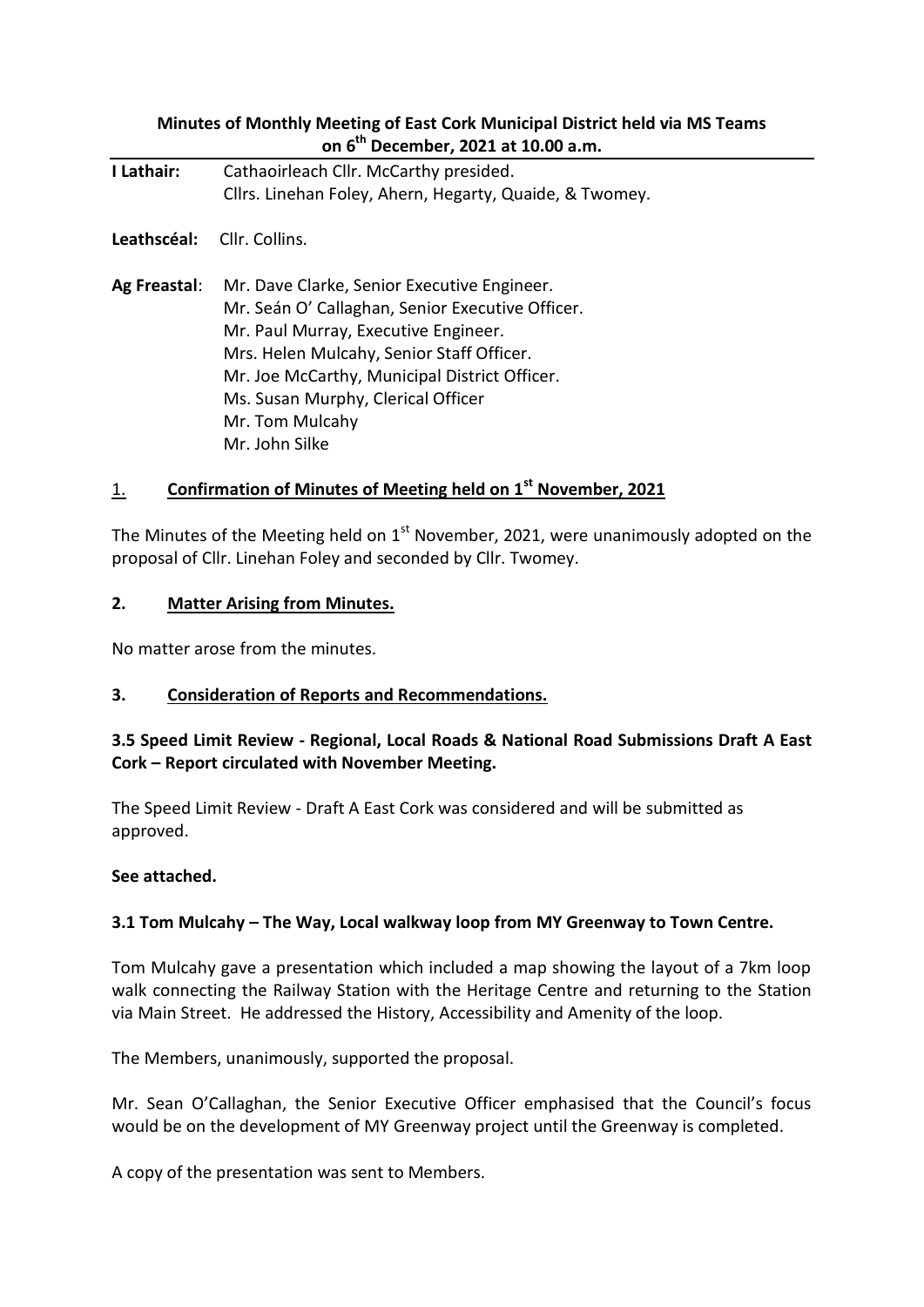## **3.2 Village Enhancement Scheme 2021.**

It was now proposed by the Cathaoirleach, Councillor Susan McCarthy and seconded by Councillor Danielle Twomey, supported by Councillor Ann-Marie Ahern, and resolved, that the fund of  $\epsilon$ 68,500 be approved to support a number of projects and be divided as follows:

1. Replacement of three footbridges in Glenbower Wood, Killeagh. A grant of €36,000 had been secured under the Town & Village Renewal Scheme, 2020 from the Department as advised at the September Municipal District meeting and it was agreed that €10,000 from the Village Enhancement Scheme, 2021, operated by the Council, would be approved for this project.

2. Car Park, Ladysbridge. It was agreed that €23,000 from the Village Enhancement Scheme, 2021, would be approved to have part of the car park near the Church in Ladysbridge resurfaced in tarmac and lined appropriately.

3. Churchtown South Community Hall. It was noted that a major project for the repair, enhancement and refurbishment of the Community Hall in Churchtown South had been undertaken by the community and that they had raised a significant local contribution and had been successful in being approved for a significant grant from Leader funding. During the course of the development additional works not originally foreseen arose and needed to be carried out. A request for a contribution from the Council was made to the Municipal District and it was agreed and approved that €30,000 from the Village Enhancement Scheme, 2021, be granted to enable completion of this project.

4. Whitegate Rowing Club. On the suggestion of the Cathaoirleach it was agreed and approved that the balance of €5,500 from the fund would be made as a contribution towards a project by Whitegate Rowing Club.

The Members of the East Cork Municipal District expressed their satisfaction at the spread and diversity of the projects being supported in the Municipal District and commended the community groups involved.

## **3.3 Municipal District Officers Report November 2021.**

# **Town Development Fund, 2021, was distributed as follows:**

## **1. Painting Scheme Youghal & Midleton**

€20,000 was allocated to the painting scheme in 2021. 18 applications were approved and the fund was fully expended.

## **2. Yew Wood Venues.**

€3,000 was allocated to Yew Wood Venues for marketing and administration costs. Although closed since Covid Yew Wood Venues in now back up and running and a series of Christmas Concerts will run for the month of December. This allocation has been fully expended.

## **3. Youghal Clock Gate Tower.**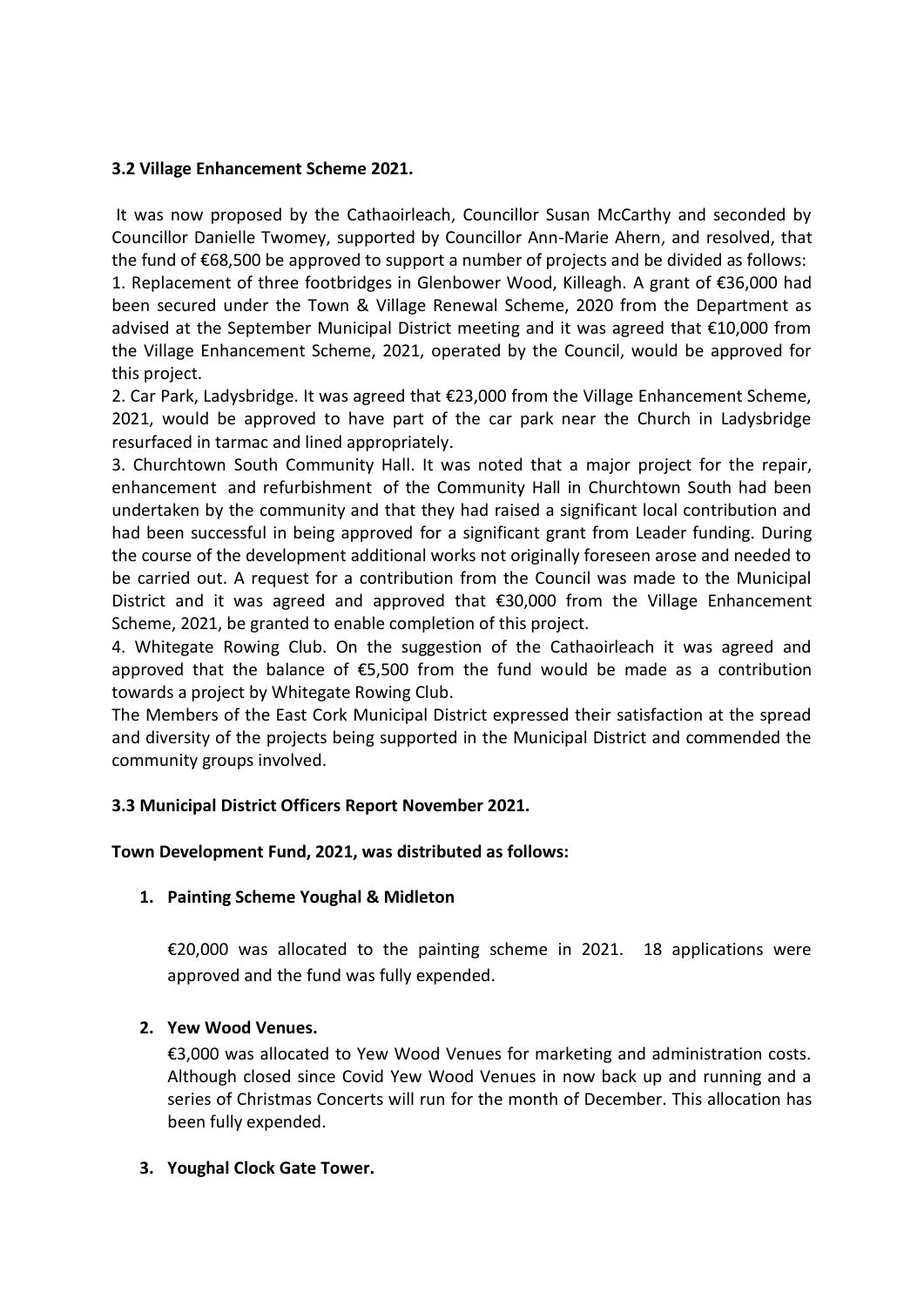€10,000 was allocated to Youghal Clock Gate Tower for marketing and promotion. Although closed for varying periods of time through Covid guided tours still operated where possible and marketing and website development continued behind the scenes. This allocation has been fully expended.

#### **4. Jail Steps Repair.**

The lower section of the Jail Steps suffered a significant collapse on the  $13<sup>th</sup>$ November 2020 and has remained closed since. The cost of the repair is €100,000 with €67,000 of this coming from the Heritage Council. The remaining costs must be carried by Cork County Council -  $£10,000$  of which was allocated from the Town Development Fund. Work is now underway to repair the collapse and reopen the pathway.

### **5. Youghal Chamber of Tourism and Development**

€8,000 was allocated to Youghal Chamber. Following a difficult 2020 the offices remained largely open for 2021 and continued to provide services. The allocation of €8,000 has been paid to the Chamber.

#### **6. Upgrade Market House**

€6,000 to upgrade Market House, Youghal.

### **7. Midleton Chamber.**

€3,500 was allocated to Midleton Chamber. Following a difficult 2020 the offices remained largely open for 2021 and continued to provide services. The allocation of €3,500 has yet to be drawn down .

#### **8. Millennium Ponds Reinstatement.**

€13,000 was allocated to the project to refurbish, replant and re-instate these ponds which are a beautiful feature of the park. The project is currently at the tender stage.

#### **9. Midleton Ambush Plaque.**

€2,500 was allocated to this project which is almost complete.

#### **10. Rejuvenation of Roxboro Park.**

€22,000 was allocated to this project. The project is currently at the design stage.

#### **11. Public Realm Works at the Gooses Acres.**

€14,000 was allocated to this project. The project is currently at the design stage.

#### **12. Public Realm Works at the Courthouse/Oliver Plunkett Place.**

€8,000 was allocated to this project. The project is currently at the design stage.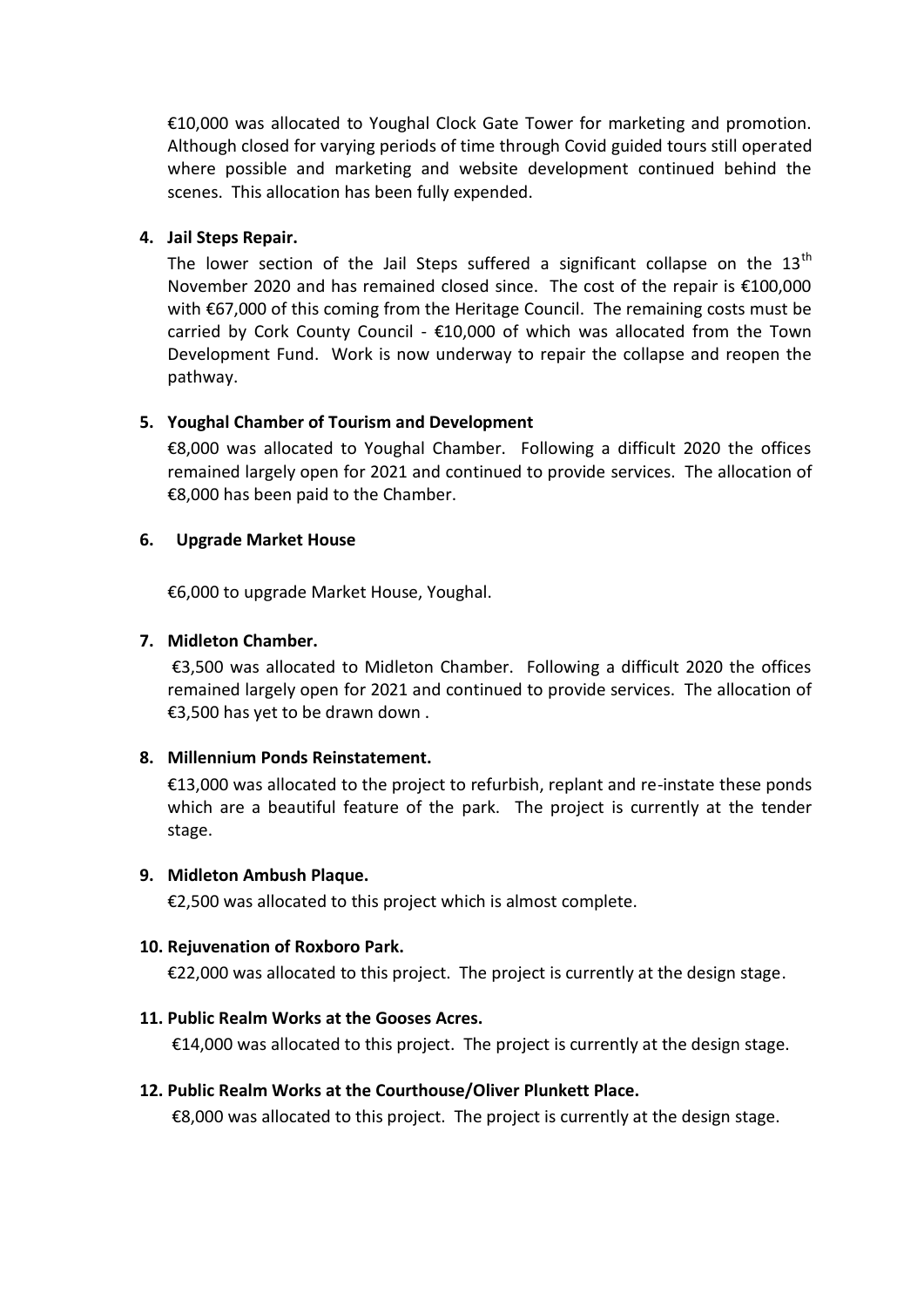### **Project Act 2021**

- The installation of two wheelchair accessible picnic benches, one in the Baby's Walk Park and one in Midleton Lodge Park. This initiative was proposed by the local Older Persons Council representative who is a key advocate for people with disabilities. The picnic benches were manufactured locally and have been installed in the parks and are proving to be very popular.
- The installation of 8 sets of seating and planters combined located throughout Midleton town in Baby's Walk Park, Midleton Lodge Park, Riverside Way, Bailick Car Park and Midleton Courthouse.
- Introduction of one way pedestrian system on the North Main Street and access to Dolphin Square Car Park in Youghal
- High visibility bollards at areas around Youghal where illegal parking created difficulties for social distancing.
- Road lining improvements throughout Youghal.
- New pedestrian crossings and speed ramps at Grattan St & Kent Street, Youghal.
- New picnic area in Greenpark, Youghal.
- New picnic benches at the Front Strand, Youghal.
- 12 outdoor dining applications granted.

**Youghal Boardwalk Phase II .** An additional 1.2km of boardwalk stretching from Claycastle to Redbarn was completed and opened in 2021. Its completion has created a continuous seaside walkway stretching 5 kilometres from Youghal Town Centre to Redbarn.

**Midleton Pollinator Plan**: Promotion of Midleton Pollinator Plan and extension of pollinator and biodiversity supporting community projects throughout the Municipal District, including Youghal, Ballinacurra and Saleen.

## **NTA funded project, Midleton**.

The NTA funded the upgrading and enhancement of the amenity walkway from Bailick car park to Gaelscoil Mhainister na Corann. This is Phase 1 of the Ballinacurra to Midleton Pedestrian Walkway and Cycleway which will strongly integrate Ballinacurra and Midleton and will facilitate access to the MY (Midleton-Youghal) Greenway for pedestrians and cyclists.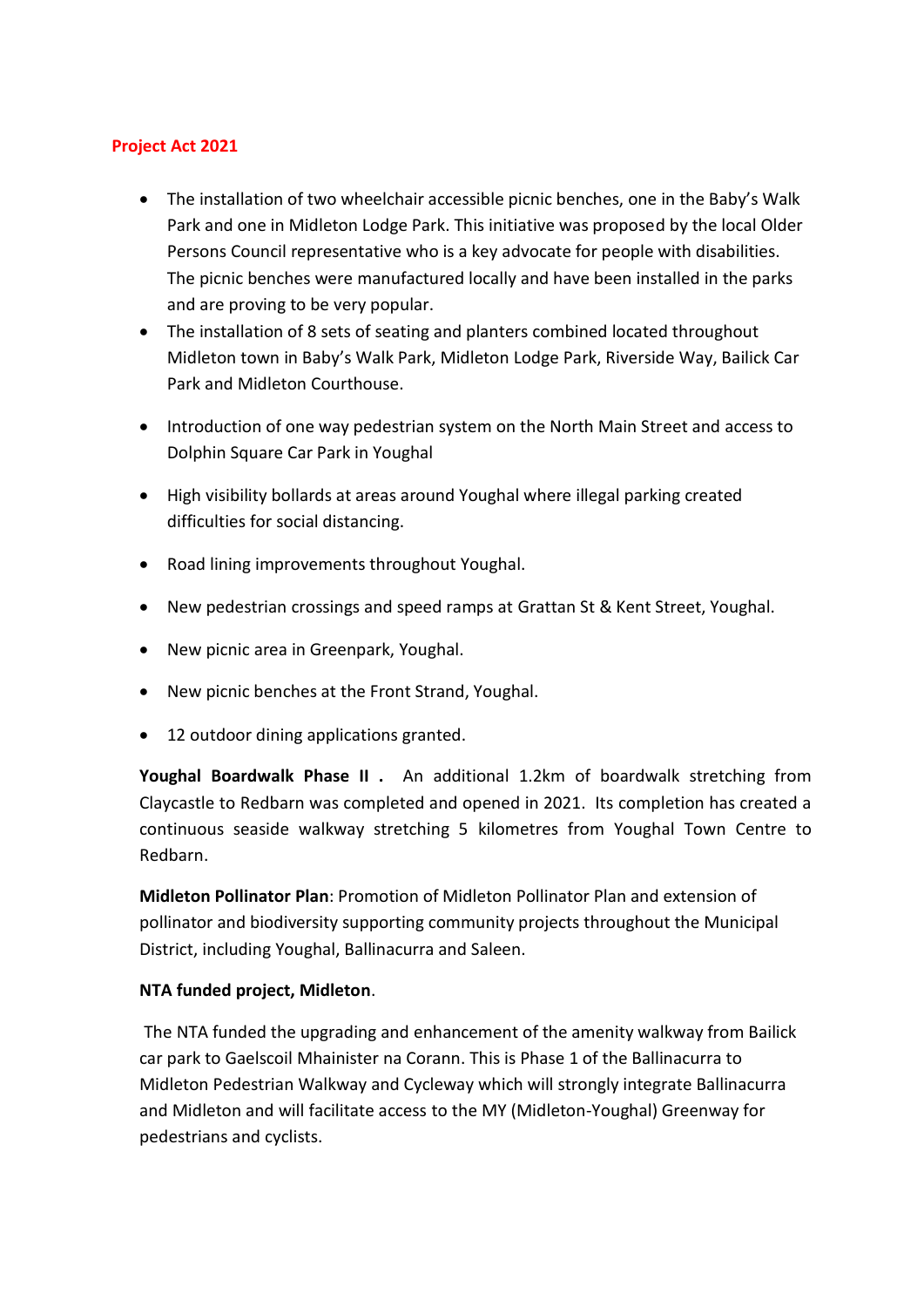### **Town & Village Renewal Scheme, 2020.**

Glenbower Wood: An application for funding to facilitate the replacement of 3 no. footbridges in Glenbower Wood, Killeagh, was successful and the Department allocated €36,000 to this Project. The detailed design has been completed.

### **Town & Village Renewal Scheme 2020 Accelerated Measures in Response to Covid-19**

### **Old Bridewell Gaol, Youghal**

The Council was successful and received a grant of €38,000 for a joint Cork County Council, Youghal Tidy Towns and Tesco Youghal proposal to develop a community garden at the Old Bridewell Gaol, Mill Road, Youghal. The project will consist of a gated community garden including an urban orchard, raised beds, seating and courtyard.

**St. Marys Collegiate Church, Youghal**: The Voice of St Mary's is an immersive visitor experience at St Mary's Collegiate Church which was launched in 2021. Using a variety of interpretative media, you can engage with the 'Voices of St Mary's' and explore the meaning and significance of the site.

### **Conservation and Cleaning of Public Sculptures and Monuments.**

In this year of commemorations and anniversaries the Municipal District arranged for the conservation and cleaning of public sculptures and monuments including:-

The Clonmult Monument, Midleton.

Nellie Cashman, Angel of the Cassiars, sculpture, Midleton.

Gyrators,sculpture, Midleton.

Sheep and Post, Sculpture, Fair Green, Midleton.

The Kindred Spirits Choctaw Monument.

## **3.4 Date/Time for January 2022 Meeting (Motions for January 2022 meeting to be submitted no later than 22nd December, 2021).**

The Members agreed that the January, 2022 meeting of the East Cork Municipal District would be held, via MS Teams on Tuesday  $4<sup>th</sup>$  January, 2022 at 2p.m.

#### **3.6 Footpath Programme 2021 – Progress Report**

**Attached.** 

**3.7 Section 183 Notice – Disposal adjacent to Hurley's Super Valu, Midleton.**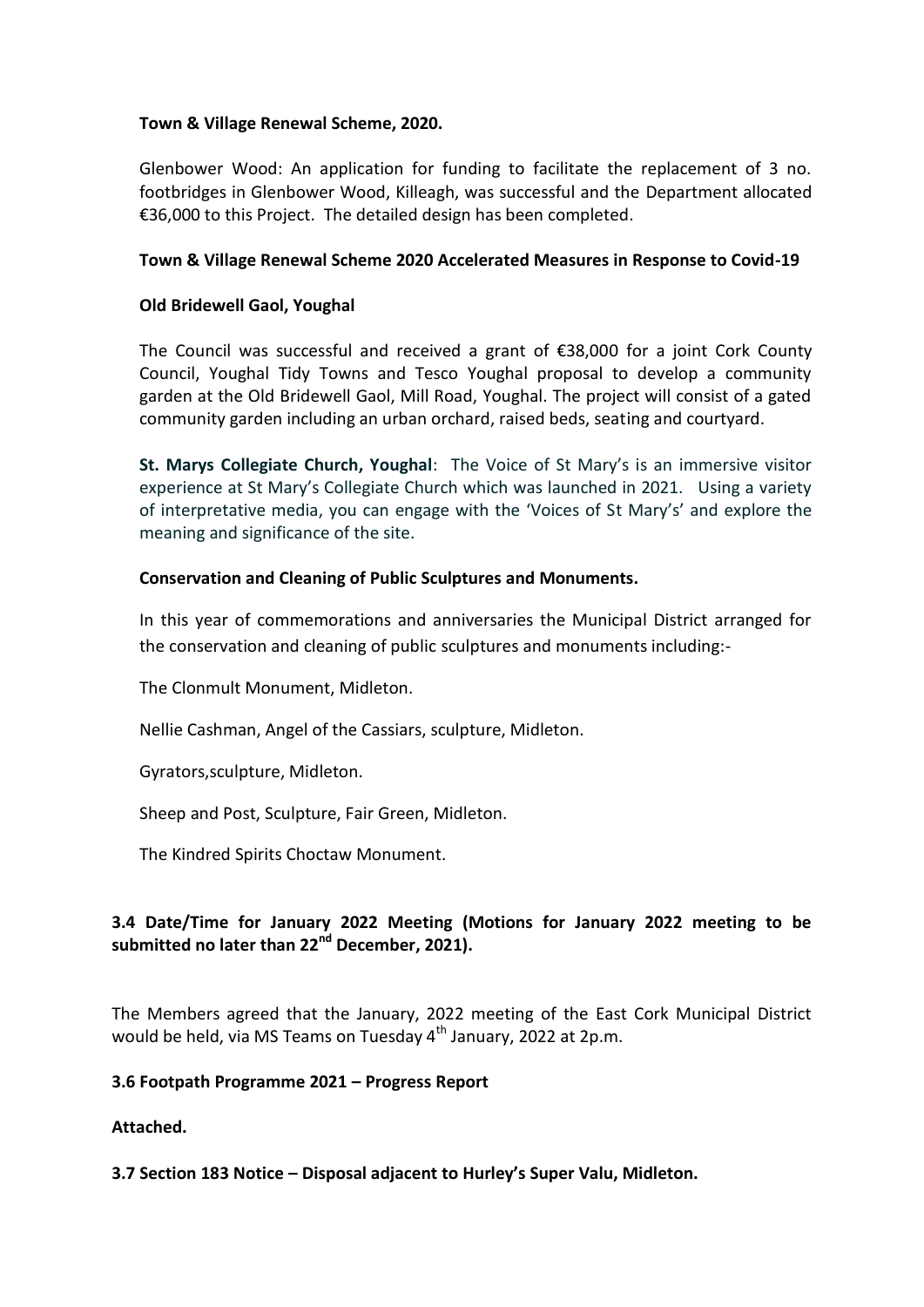Before notice is given to the Members of Cork County Council in relation to the proposed disposal of property in East Cork the matter is brought to the attention of the Members for the East Cork Municipal District for their consideration. Details are set out in the attached draft notice.

Situation: Disposal of land adjacent to Hurley's Super Valu, Midleton.

To Whom It Is Proposed To Dispose: Mr. John Hurley.

Consideration: €1,000. On the proposal of Cllr. McCarthy which was seconded by Cllr. Ahern, the Members had no objection to the proposal.

# **4. Business Prescribed by Statute.**

## **5. Notices of Motion.**

5.1.1 Cllr. Mary Linehan Foley, received on  $10^{th}$  November, 2021

"Asking East Cork Municipal District to erect signage for Deers Crossing and Horse Riders at Caher area, Knockacool area, Lacken area. About 3 km stretch of road between the borders of Cork / Waterford after Half Way Bar on Tallow Road P51 DW26".

Cllr. Michael Hegarty supported the motion.

Mr. Dave Clarke, Senior Executive Engineer will examine. He advised the Members that there are Deer Crossing signs on a substantial section of this road.

5.1.2 Cllr. Mary Linehan Foley, received on 10<sup>th</sup> November, 2021

"Asking East Cork Municipal District to look at safety signage similar to Greencloyne and Summerfield for Gortroe across, bearing in mind that I have had 2 motions passed on this on safety over the last 2 years".

Cllr. Michael Hegarty supported this motion.

Mr. Dave Clarke, Senior Executive Engineer will examine this area again .

5.1.3 Cllr. Mary Linehan Foley, received on 10<sup>th</sup> November, 2021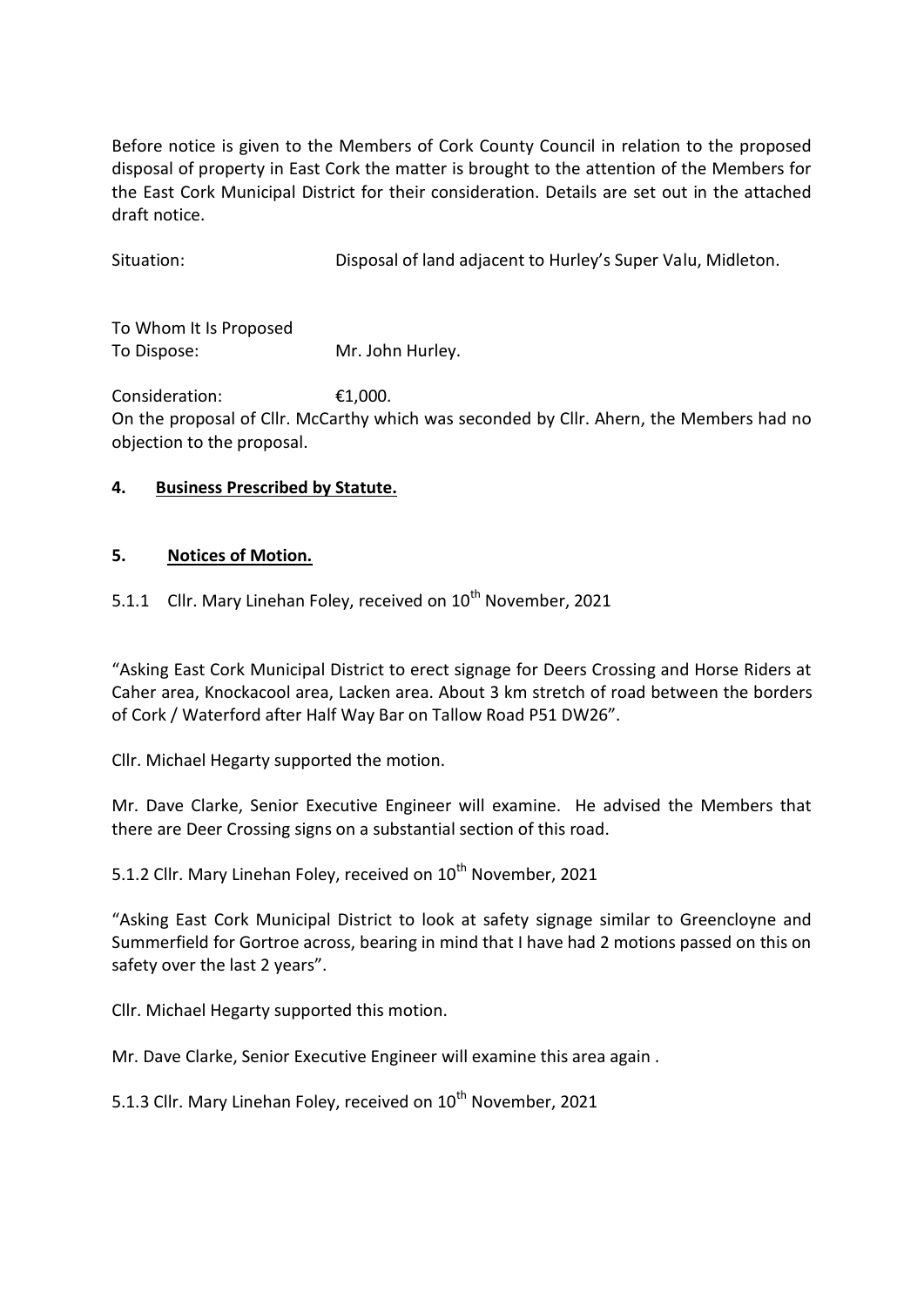"Asking East Cork Municipal District to install a communications board at all East Cork Municipal District playgrounds to benefit children with ASD, Autism and other communication issues".

Cllr. Danielle Twomey supported this motion and told the Members that she had previously raised this at the Social Inclusion S.P.C.

It was agreed that this matter would be referred to Mr. Vincent Flourish, Executive Engineer, for investigation but Ms. Helen Mulcahy, Senior Staff Officer reminded the Members that the playground budget is minimal.

5.1.4 Cllr. Danielle Twomey, received on 17<sup>th</sup> November, 2021

"That the L36383 be included in the 3 year roads programme with a view to prioritising resurfacing works in 2022. And that because of the fact that there are 4 farms on the road, we contact the IFA for support and the Department of Agriculture for financial support in resurfacing this road. That we also contact the Roads Department in Cork County Council and request a special allocation for works, like what was done with Whitegate".

Cllr. Twomey informed the Members that she had spoken to the residents in this area who said that this road hasn't been resurfaced in over 50 years. This road is in the main access road for a Nursing Home, a Montessori, a Community Hall as well as four farms and houses.

Mr. Dave Clarke, Senior Executive Engineer will examine but suggested that the residents might wish to apply for the Community Involvement Scheme.

5.1.5 Cllr. Danielle Twomey, received on  $17<sup>th</sup>$  November, 2021

"Can the engineer please advise as to when in 2022 the Loughatalia to Rosehill junction will be done. And also what is the case since the contract has been awarded. Does this need to be retendered or is the contract still valid".

Mr. Dave Clarke, Senior Executive Engineer informed the Members that the contract is still valid and will inform the Members as soon as an update is available.

5.1.6 Cllr. Danielle Twomey, received on 17th November, 2021

"Can this council write to the Department of Education and the Minister for Education and request that a full independent review be done of the projection number of Primary Students in the East Cork Area for the next 5 years.

That this report will take into account students that will need a secondary school place in the next 5 years, in the entire catchment area, not specific to the townlands. The capacity compared to the future need - and also to include what extensions are planned, and how this will cover these proposed projects will cater for the future demand of the next 5 years".

All Members fully supported this motion.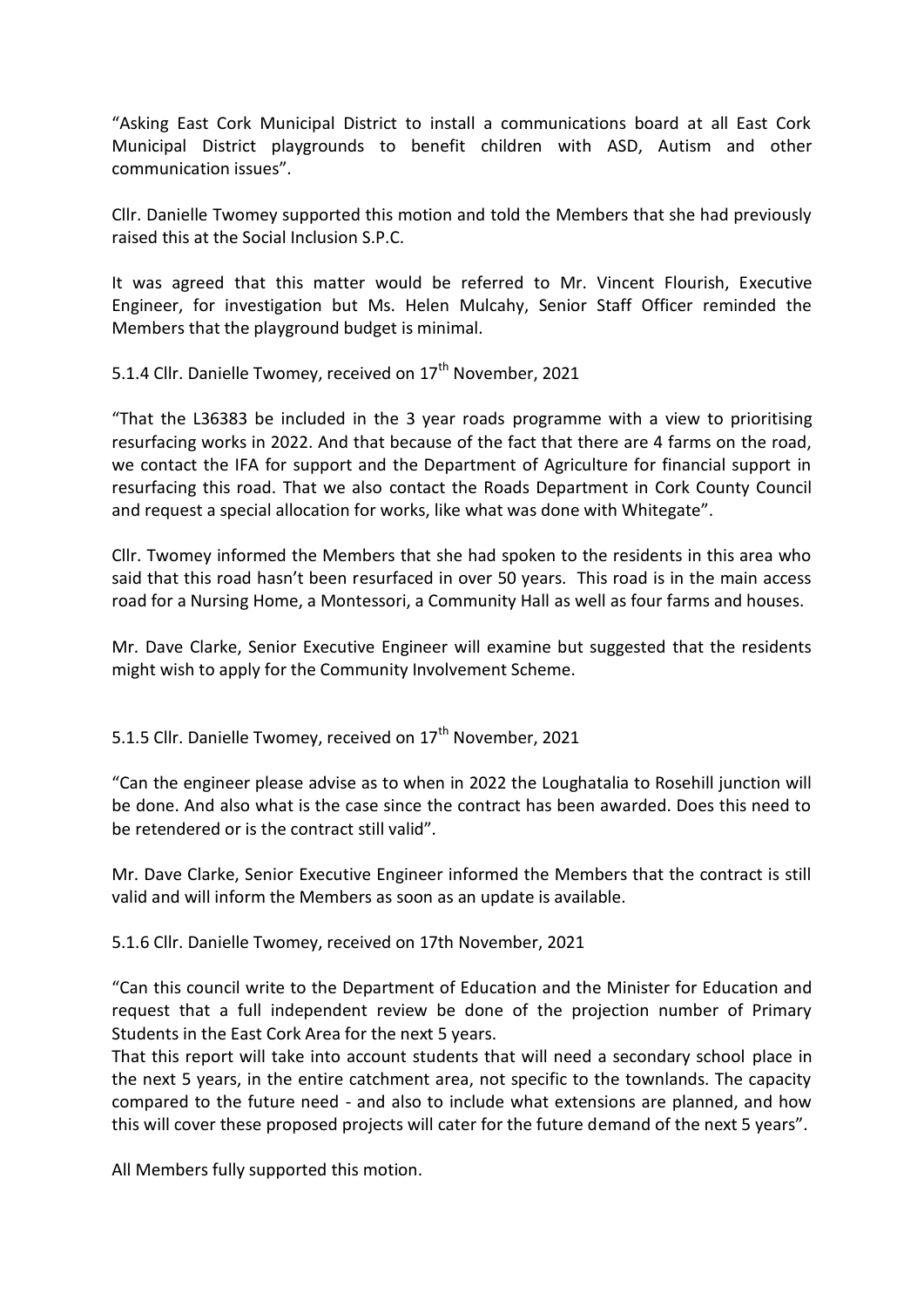Cllr. Mary Linehan Foley asked that this Motion be amended to ask that the Minister for Education meet with the Members of East Cork Municipal District regarding this matter.

Cllr. Liam Quiade asked that this matter also be referred to the Oireachtas Education Committee and request that the Committee also meet with the Members.

5.1.7 Cllr. Susan McCarthy, received on 29<sup>th</sup> November, 2021

"Can we have an update on the proposed resurfacing of Cork Road and also repairs needed to R632 at Lakeview northbound on approach to roundabout; needed in advance of works under the cycle scheme".

Mr. Dave Clarke, Senior Executive Engineer advised the Members that repairs at Lakeview will commence in January/February 2022 and that works will also commence on Cork Road in 2022.

5.1.8 Cllr. Susan McCarthy, received on 29<sup>th</sup> November, 2021

"That council install lighting and CCTV from Baby's Walk through to the Lodge Park. The area has become a black spot for anti-social behaviour and littering. It would be a huge help in combating these types of behaviour and encouraging more social uses both in daylight and in the evenings".

Joe McCarthy, Municipal District Officer reminded the Members of the plan being developed for Midleton Lodge Park and of some recent interventions, such as the Wildflower Meadow, the replacement bridge between the Baby's Walk and Midleton Lodge Park and the new entrance to the Baby's Walk and Roxboro Parks in addition to tarmac surfacing from Distillery Walk to the Youghal Road entrance to Midleton Lodge, all of which had significantly increased the use by the general public of Midleton Lodge Park. The Municipal District Officer acknowledged and thanked the Executive Engineer, Janette Kenny for her great work and he thanked the Senior Executive Engineer, Dave Clarke for his support and also Michael Foley, Executive Engineer, Public Lighting Energy Efficiency Programme, who was extending the public lighting from the Youghal Road entrance to Midleton Lodge down through Midleton Lodge Park to the Distillery Walk entrance. Ducting to facilitate CCTV would also be provided however CCTV would not be considered until the issue of Data Protection and Data Processing arising from public CCTV Systems was resolved nationally.

## 5.1.9 Cllr. Liam Quaide, received on  $30<sup>th</sup>$  November, 2021

"That the East Cork MD would work with the Midleton Farmers' Market traders on fixing a water tap that is needed for health and safety purposes, and that the MD would agree to take two bags of rubbish from the traders on the Monday after a market day".

Mr. Joe McCarthy, East Cork Municipal District Officer advised that the tap was replaced but that rubbish would not be collected as it is a matter for each individual trader to ensure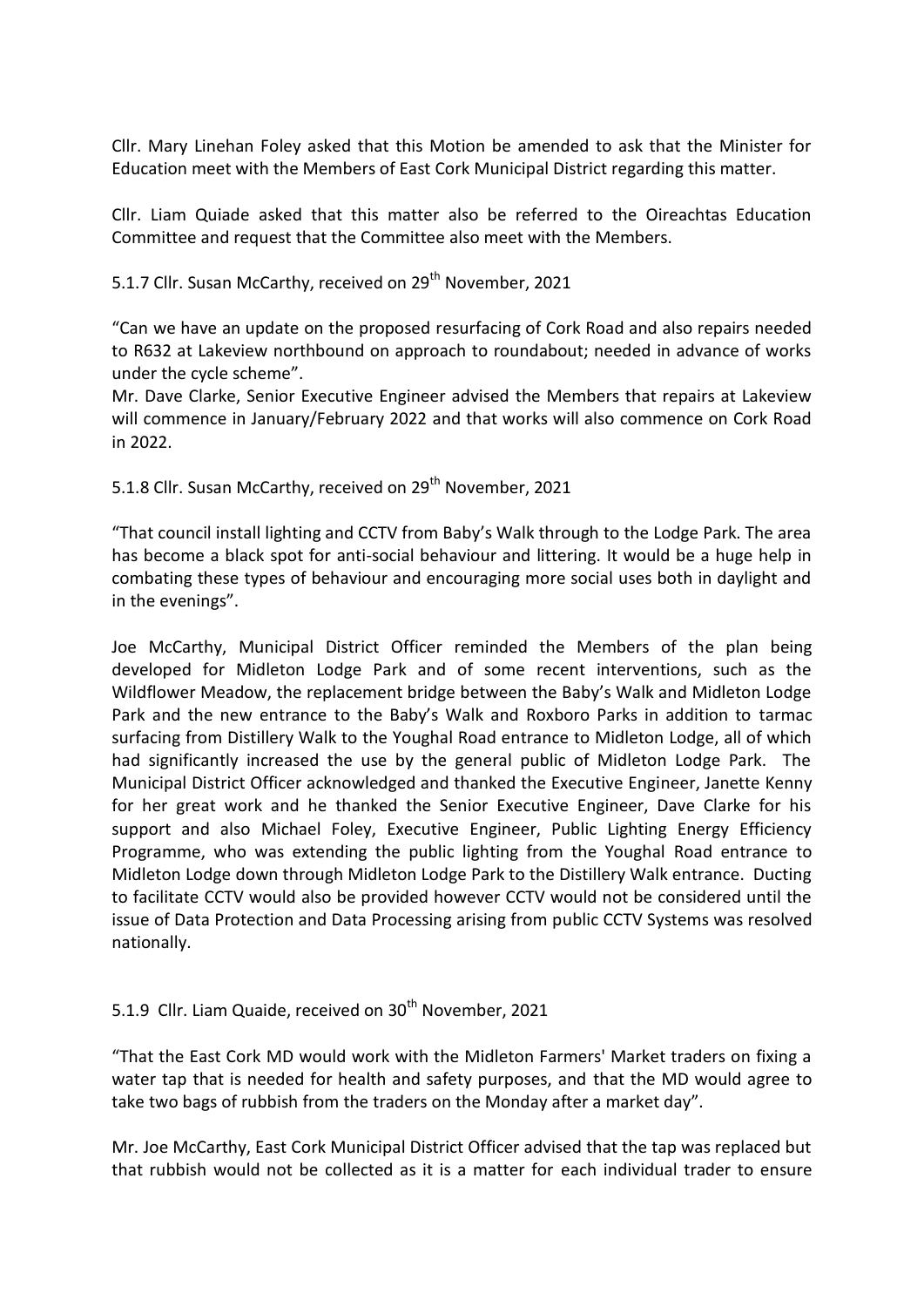their waste is disposed of by providing suitable receptacles within their trading bays as required by the Casual Trading Bye Laws and the terms and conditions of their Licences.

5.1.10 Cllr. Liam Quaide, received on 30<sup>th</sup> November 2021

"That safety measures be prioritised for the pedestrian crossing in Ballinacurra in advance of the cycleway scheme due to the dangers posed at present".

All Members agreed that the interventions of retro fitting carried out had improved safety but that further interventions are necessary which will be delivered through the Ballinacurra to Midleton Cycleway and Pedestrian Walkway Project.

### 5.1.11 Cllr. Liam Quaide, received on 30<sup>th</sup> November 2021

That the East Cork MD would write to the three party leaders in government - Micheál Martin, Eamon Ryan and Leo Varadkar - and Paul Reid, HSE CEO, to oppose the removal of 24 hour staffed care from the East Cork mental health services under current proposals to consider new development on the Owenacurra Centre site which would be limited to lower intensity support residences. 24 hour staffed care is an essential part of service provision to facilitate people with the highest level of need to live in their own communities. There is significant provision of 24 hour care across other parts of Cork County and city.

This was seconded by Cllr. Danielle Twomey and agreed.

5.1.12 Cllr. Ann Marie Ahern, received on 30<sup>th</sup> November 2021

"That the council carry out an inspection of the Tallow to Dungourney road for repairs (adjacent to Leahy's Open Farm)"

Mr. Paul Murray, Executive Engineer to inspect this area.

5.1.13 Cllr. Ann Marie Ahern, received on 30<sup>th</sup> November 2021

"Is there any update on the erection of signs for cycle lanes in Midleton"

Mr. Dave Clarke, Senior Executive Engineer to investigate.

5.1.14 Cllr. Ann Marie Ahern, received on 30<sup>th</sup> November 2021

"Can a feasibility study be carried out on the upgrade to some lighting in housing estates".

The Senior Executive Engineer understands that the Council is progressing the upgrading of public lighting to LED lighting and he suggested that Members advise the Public Lighting Engineer of any requests for upgrading and to advise of outages to Airtricity.